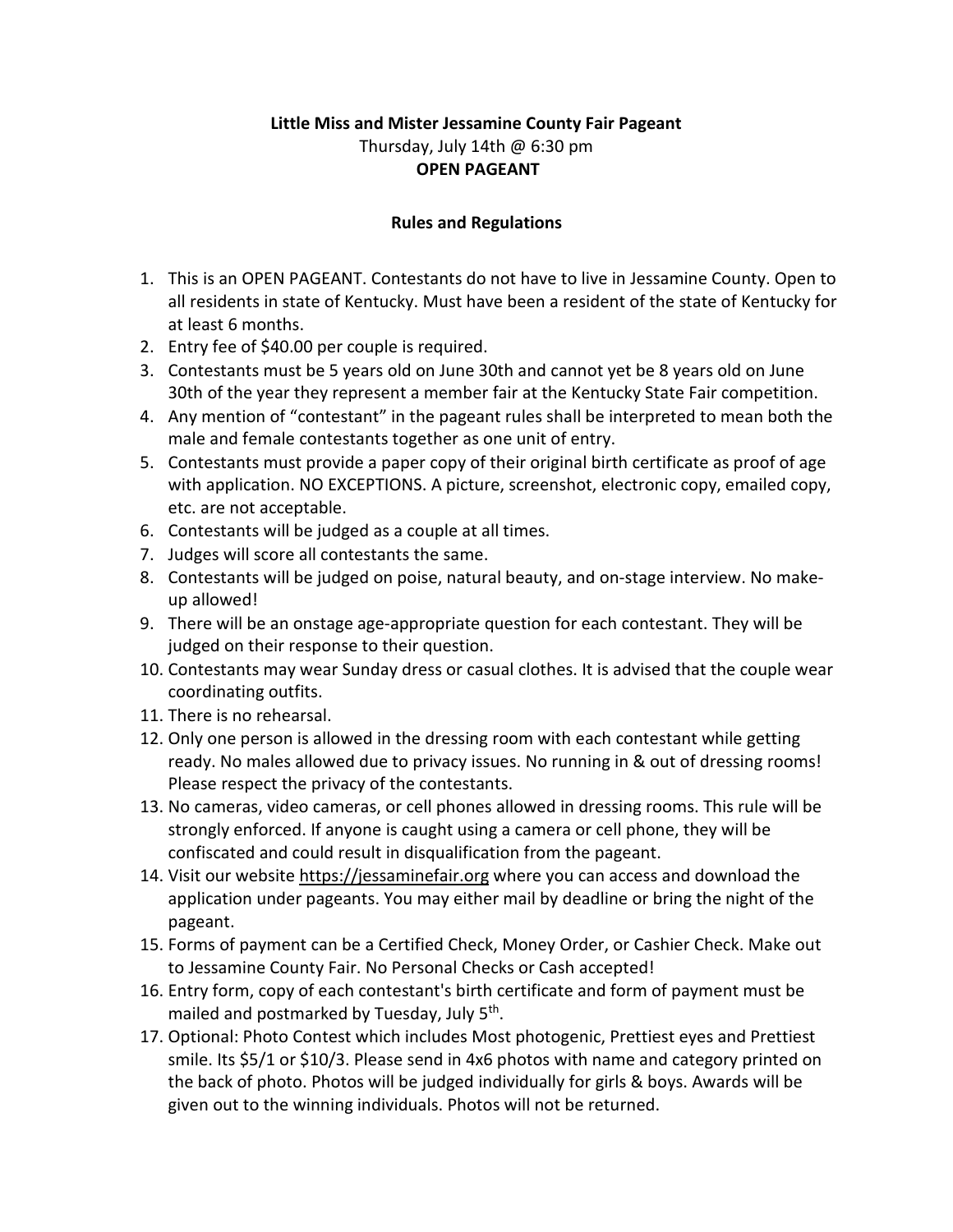- 18. You may also register the night of the pageant. Please bring all required paperwork, correct form of payment and amount and photos if entering photo contest with you.
- 19. You agree that any photos submitted or taken during the event may be used for advertising purposes on the website, print, or social media.
- 20. Grounds for disqualification can be but not limited to untrue statements on registration forms, unruly behavior, misconduct, obscene or foul language and any other reasons the pageant committee may deem, as necessary. Anyone that causes any problems, harasses the directors or judges will be escorted off the premises and re-entry not allowed. If the pageant committee is harassed or untrue statements are placed on-line, on Facebook, website or by any other means, your child will be disqualified from our pageant system entirely.
- 21. Winners will represent Jessamine County Fair at state in August at the opening day of the Kentucky State Fair in Louisville.
- 22. Winners will receive the following: Girl- a crown, sash, trophy, flowers. Boy- a crown, sash, trophy.
- 23. If the winning contestant cannot fulfill all responsibilities or becomes ineligible or unable to attend the event at state level, the runner-up will be accepted. Advance notice must be given for runner-up to have adequate time to get prepared. All prizes which include crown, sash, trophy must be returned.
- 24. Other sporting events or competitions do not take precedence. If you're unable to attend state competition and first runner up must compete, the winning contestant must relinquish their title and all valuable awards and prizes.
- 25. You agree to release and hold harmless Jessamine Co Fair, judges, staff, and ALL other parties affiliated with this pageant from ALL responsibility for any issues during the event including but not limited to accidents, falls, sickness, injury or loss of personal property.
- 26. The winning contestant will be directed to the KAFHS websit[e www.kafs.net](http://www.kafs.net/) by local fair officials following the local pageant. It then becomes the responsibility of the contestant to complete the on-line application and submit it electronically, along with a scanned birth certificate, to KAFHS prior to any deadline. This process should be completed no more than 30 days following the local pageant and must be done by 2 pm on the Tuesday prior to the Kentucky State Fair. You must email the director a copy of completed paperwork to [kygal76@gmail.com,](mailto:kygal76@gmail.com) Subject: Little Miss and Mister, with contestants name.
- 27. Judge's decision will be final.
- 28. Contestants must be at the Fairgrounds the night of the pageant by 5:45pm.
- 29. No refunds! No Exceptions!

**By signing below, you understand and will abide by all the rules and regulations set forth above.**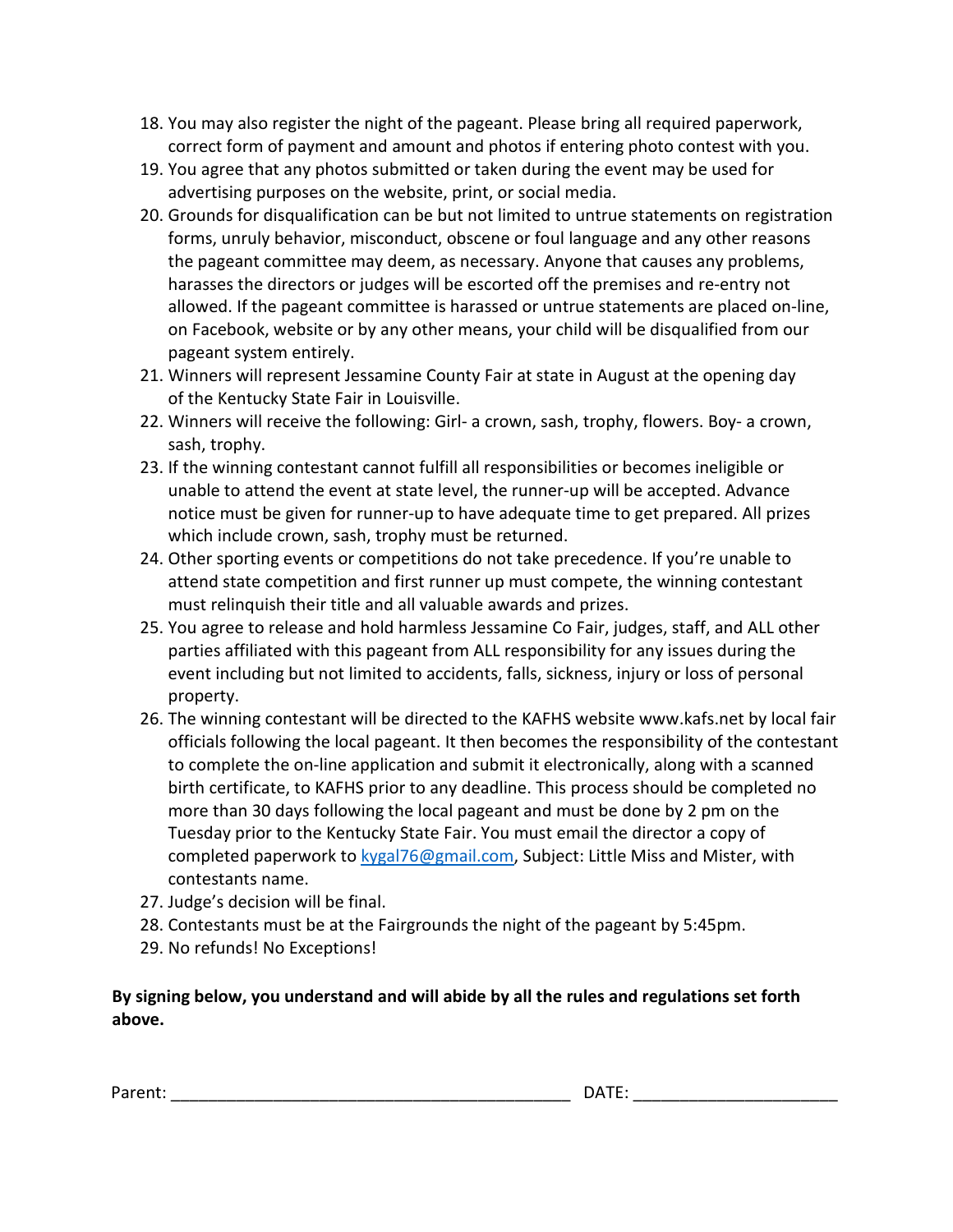|                                           | Girl: P.S ____________ P.E ____________ M. P __________   |                                 |  |
|-------------------------------------------|-----------------------------------------------------------|---------------------------------|--|
|                                           | Boy: P.S ____________ P.E ______________ M.P ____________ |                                 |  |
|                                           |                                                           | <b>LITTLE MISS &amp; MISTER</b> |  |
| COUPLE NUMBER: __________________________ |                                                           |                                 |  |
|                                           |                                                           |                                 |  |
| <b>LITTLE MISS</b>                        |                                                           |                                 |  |
|                                           |                                                           |                                 |  |
|                                           |                                                           |                                 |  |
|                                           |                                                           |                                 |  |
| PERSON YOU ADMIRE MOST: AND WHY?          |                                                           |                                 |  |
|                                           |                                                           |                                 |  |
| WHAT DO YOU WANT TO BE WHEN YOU GROW UP?  |                                                           |                                 |  |
|                                           |                                                           |                                 |  |
|                                           |                                                           |                                 |  |
|                                           |                                                           |                                 |  |
|                                           |                                                           |                                 |  |